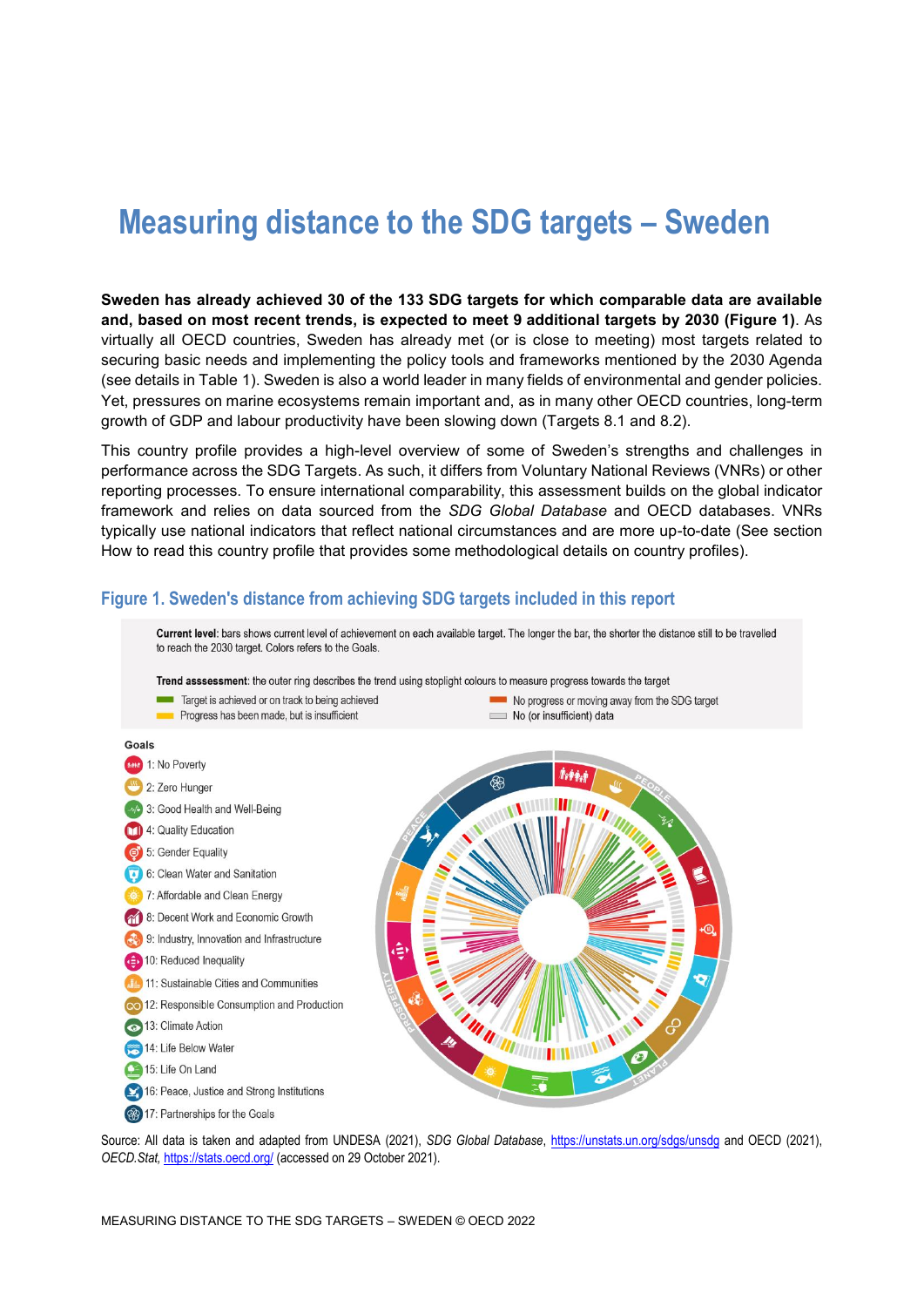# **Main strengths**

**Sweden had been very active to combat gender differences**. Within the OECD area, Sweden has one of the most comprehensive legal frameworks to foster gender equality (Target 5.1 and 5.3) and if the parity is not achieved yet, women are well represented in both the public and economic spheres (Target 5.5 and 16.7). Women hold 47% of seats in national parliament and 42% of those in deliberative bodies of local government. In the economic sphere, they make up more than 40% of managerial position. Swedish women still spend more time on unpaid care and housework than men, yet the gap is less than one hour – as compared to more than two hours on average among OECD countries (Target 5.4). Sweden also performs well on other targets related to inclusion. Sweden meets the requirements to facilitate orderly, safe, regular and responsible migration (Target 10.7) and more than 85% of the population believe that Sweden it is a good place to live for racial and ethnic minorities (Target 10.3). Beyond national borders, Sweden is one of the few OECD members that already devote more than 0.7% of its GNI to Official Development Assistance (Target 17.2), yet, the high cost of sending remittances limits their full potential (Target 10.c).

**Sweden is a leader in many fields of environmental policy.** Use of renewables has continued to grow and now exceeds half of the electricity generated and delivered to final consumers (Target 7.2). Sweden has been very successful in decoupling GHG emissions from economic growth. As a result of the lowcarbon energy mix,  $CO<sub>2</sub>$  emissions from fuel combustion per unit of GDP have decreased, making Sweden's carbon intensity the second lowest among OECD countries (Target 13.2). The environmental impact of cities also shows progress. The material productivity of Sweden's economy is high and improving, in part thanks to an effective waste management policy (Targets 11.6 and 12.5). The mean human exposure to  $PM_{2.5}$  in cities (at 6 µg per cubic meter in 2019) was below the WHO-recommended level, and has been decreasing (Target 11.6). When it comes to natural assets and protection of biodiversity, protected natural areas have been expanded since 2000 but further efforts are necessary to achieve the Aichi biodiversity targets on protected areas, and Sweden is also below the OECD average on the protection of areas considered to be key for biodiversity (Target 15.2). Yet, the conversation status of major species is generally better than in other OECD countries (Target 15.5).

**While there is still scope for improvement, Sweden is among the most advanced OECD countries in terms of achievement of Goal 16 on Peace, justice and institutions**. Sweden is ahead of the OECD average on most indicators underpinning Target 16.1 on violence (homicides rates and robbery rates are lower, feeling of safety is higher), Target 16.2 on human trafficking, and 16.5 on corruption and bribery; citizens' confidence in the judicial system is also 20 percentage points higher than the OECD average (Target 16.6). Yet, other measures of the rule of law show a slightly more nuanced picture: unofficial data from the World Justice Project show that civil justice is accessible, affordable and free of discrimination, but on the other hand, more than a quarter of the prison population is unsentenced and reporting to the police for robbery is below the OECD average.

## **Main challenges**

**Although health status remains high, behavioural risk factors may become a challenge to people's health.** Non-medical determinants of health such as poor diets, smoking and alcohol consumption are major drivers of morbidity and mortality. Adult smoking (Target 3.a) had been declining and is now one of the lowest in the OECD area, still 10% of Swedes still smoke daily – and other tobacco products, such as snuff, that are common in Sweden are not included in this rate. In addition, 14% of the adult population is obese (Target 2.2) and this rate had been increasing. Finally, alcohol consumption per adult is below the OECD average but one-tenth of adults reported alcohol use disorders (Target 3.5).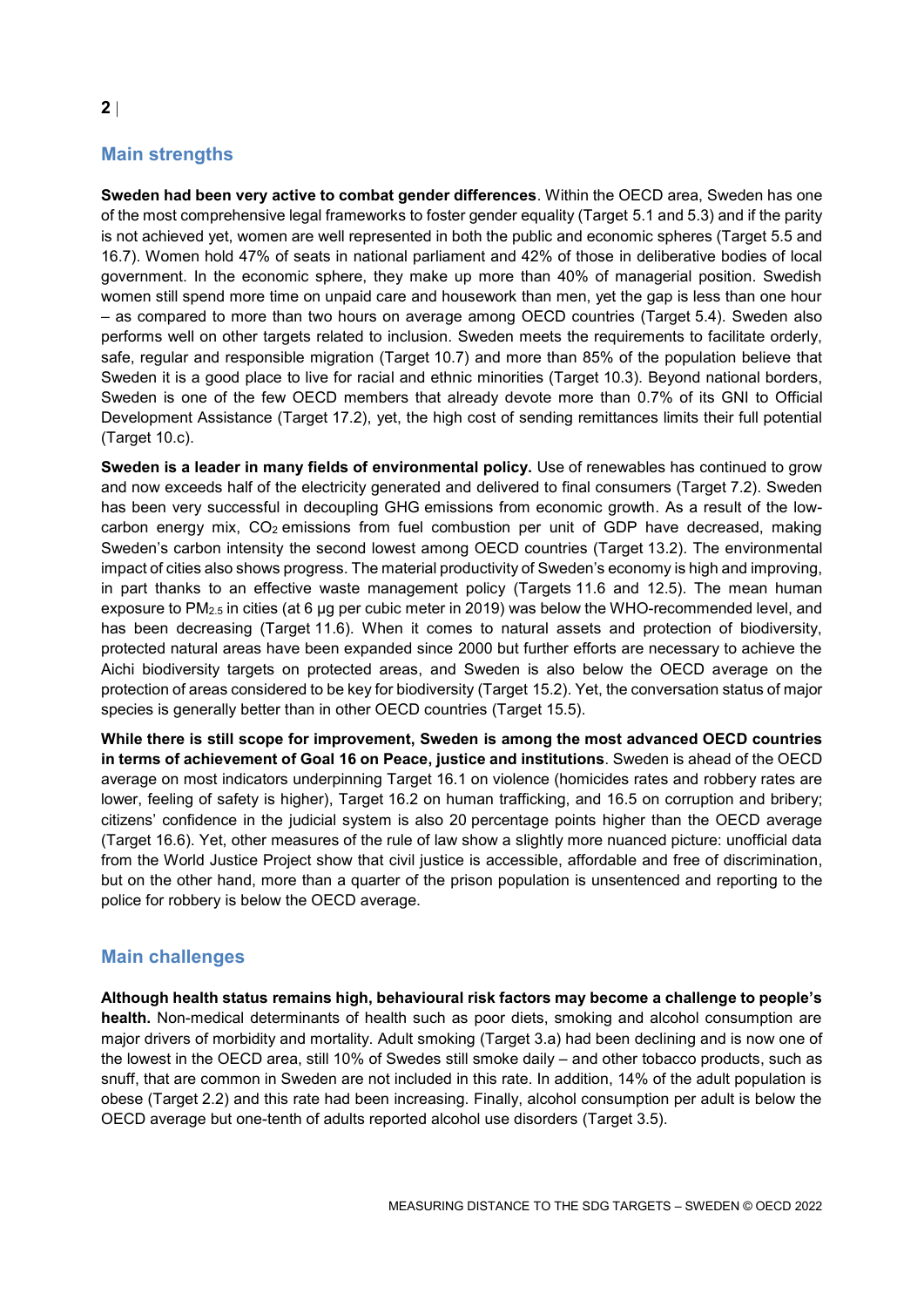**There is room for improving resilience toward disasters.** On the policy front, Sweden lacks disaster risk reduction strategies in line with the Sendai Framework at both the national and local levels (Targets 1.5 and 11.b). Outcome measures show that while the economic impact of disasters is moderate (Targets 1.5 and 11.5), natural disasters directly affected 1 246 per 100 000 population in 2018, which is twice the OECD average (1.5, 11.5 and 13.1).

**Several marine-based economic sectors exert pressures on marine ecosystems**. There is increasing evidence of the vulnerability of the Baltic Sea and new pressures are emerging, including climate change, acidification and invasive alien species. Since 2000, nutrient balances have dropped significantly (Target 2.4) but marine ecosystems still suffer from eutrophication caused by surface run-off and marine debris (Target 14.1). Sweden also faces large distances to meet Targets 14.b on access rights for smallscale fisheries and 14.4 on overfishing and IUU fishing. Several freshwater bodies also appear to be suffering – only half of all open water bodies and only a third of river show good ambient water quality (Target 6.3) and both measures of lake water quality are below the OECD average.

## **Statistical gaps**

**Like in many other OECD countries, data availability remains a challenge when measuring distances to targets** (see the Overview chapter for details). For Sweden, available data on the level of the different indicators allow covering 133 of the 169 targets. As shown in [Figure](#page-3-1) 2 below, indicator coverage is uneven across the 17 goals. While nine goals (mostly within the People, Planet and Prosperity categories) have most of their targets covered (the indicator coverage exceeds 80%), coverage is lower for Goals 11 on cities and 14 on life below water, with only 60% of their targets covered. Data gaps become starker when focusing on performance indicators, excluding those providing contextual information. In this case, coverage exceeds 80% for only three Goals, i.e. Goals 3 on health, 4 on education and 10 on inequalities. Moreover, for seven goals, mostly within the Planet category (Goals 12, 13, 14 and 15) but also in Goals 5 on gender equality, 11 on cities and 17 on partnerships, data are lacking to monitor changes over time for more than two in three targets.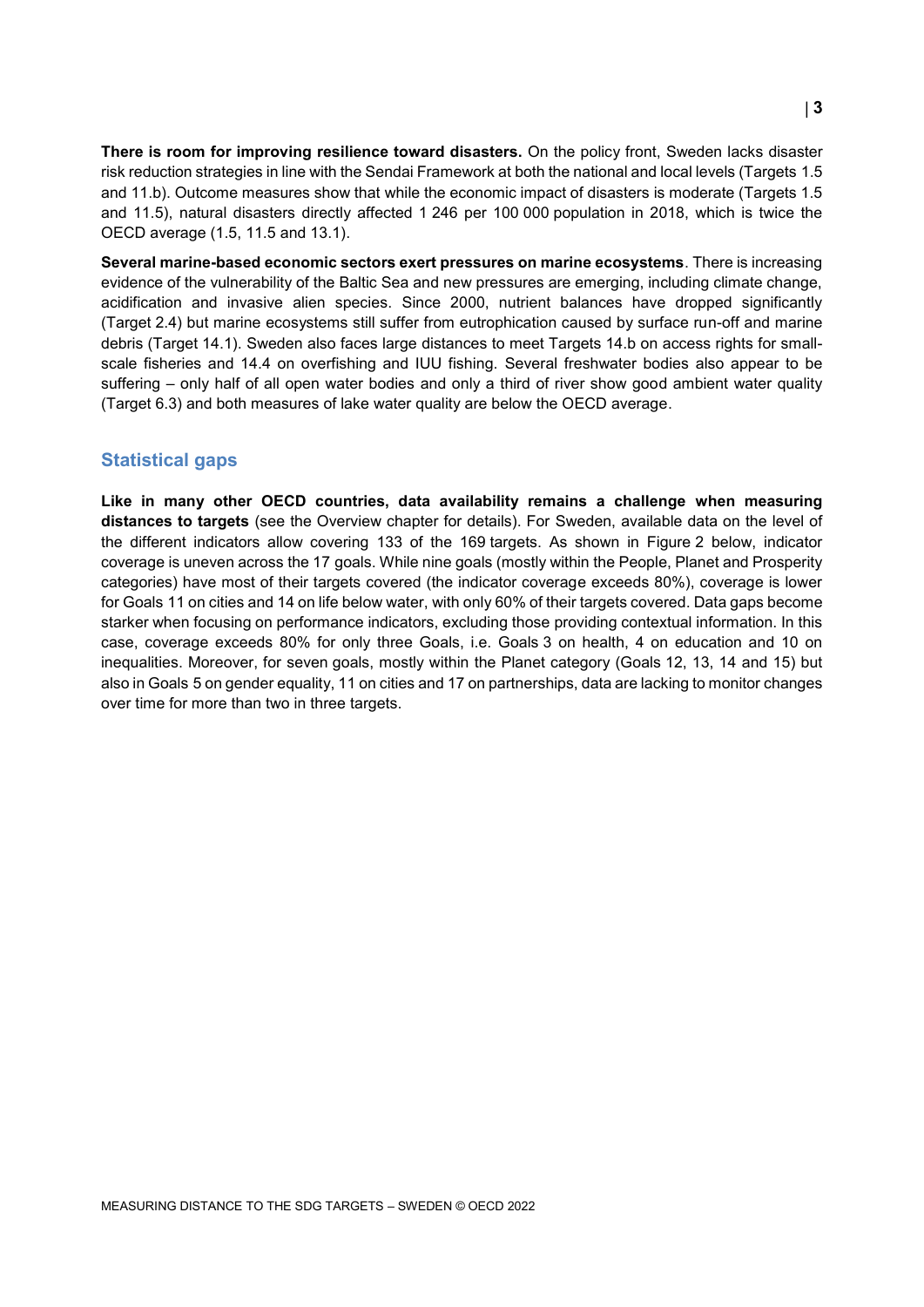

## <span id="page-3-1"></span>**Figure 2. Sweden's share of the 2030 Agenda's targets covered by at least one indicator, by goal**

Note: The figure represents Sweden's share of targets covered by at least one indicator for each SDG. Numbers from 1 to 17 stand for the goals: 1 No poverty, 2 Zero hunger, 3 Good health and well-being, 4 Quality education, 5 Gender equality, 6 Clean water and sanitation, 7 Affordable and clean energy, 8 Decent work and economic growth, 9 Industry, innovation and infrastructure, 10 Reduced inequalities, 11 Sustainable cities and communities, 12 Responsible consumption and production, 13 Climate action, 14 Life below water, 15 Life on land, 16 Peace, justice and strong institutions and 17 Partnerships for the goals. These goals are grouped under five broad themes (the "5Ps"): People, Planet, Prosperity, Peace and Partnership. Beyond data availability, other statistical gaps such as timeliness or granularity also need to be considered. For instance, given the lag in available data, the effects of the pandemic on current distance and trajectories may not be reflected in the estimates.

Source: All data is taken and adapted from UNDESA (2021), *SDG Global Database*,<https://unstats.un.org/sdgs/unsdg> and OECD (2021), *OECD.Stat,* <https://stats.oecd.org/> (accessed on 29 October 2021).

## **Detailed information**

While some SDG Targets are, on average, close to being met, performance is very uneven across the 17 Goals of the 2030 Agenda for Sustainable Development. [Table](#page-3-0) 1 presents an overview of Sweden's progress towards targets based on available data for each of the 17 Goals. It shows that distances to Targets and trends over time differ significantly even when considering a specific goal.

| Goal | <b>Target</b> | Short Label                   | Distance to<br>Target (s.u.) | <b>Trend Assessment</b>                             | OECD<br>Average<br>distance (s.u.) | <b>OECD Trend</b><br>Assessment                     |
|------|---------------|-------------------------------|------------------------------|-----------------------------------------------------|------------------------------------|-----------------------------------------------------|
|      | 1.1           | Extreme poverty               | 0.00                         | Target is achieved or on<br>track to being achieved | 0.00                               | Target is achieved or on<br>track to being achieved |
|      | 1.2           | Poverty in all its dimensions | 1.01                         | No progress or moving<br>away from the SDG target   | 1.41                               | No progress or moving<br>away from the SDG target   |
|      | 1.3           | Social protection coverage    | 0.46                         | No progress or moving<br>away from the SDG target   | 0.80                               | No progress or moving<br>away from the SDG target   |
|      | 1.4           | Access to basic services      | 0.00                         | Target is achieved or on<br>track to being achieved | 0.00                               | Target is achieved or on<br>track to being achieved |
|      | 1.5           | Resilience to shocks          | 1.99                         | n.a.                                                | 1.00                               | n.a.                                                |
| 2    | 2.1           | Hunger                        | 0.13                         | No progress or moving<br>away from the SDG target   | 0.28                               | No progress or moving<br>away from the SDG target   |
| 2    | 2.2           | Malnutrition                  | 1.88                         | No progress or moving                               | 2.46                               | No progress or moving                               |

#### <span id="page-3-0"></span>**Table 1. Sweden distances to targets and recent trends**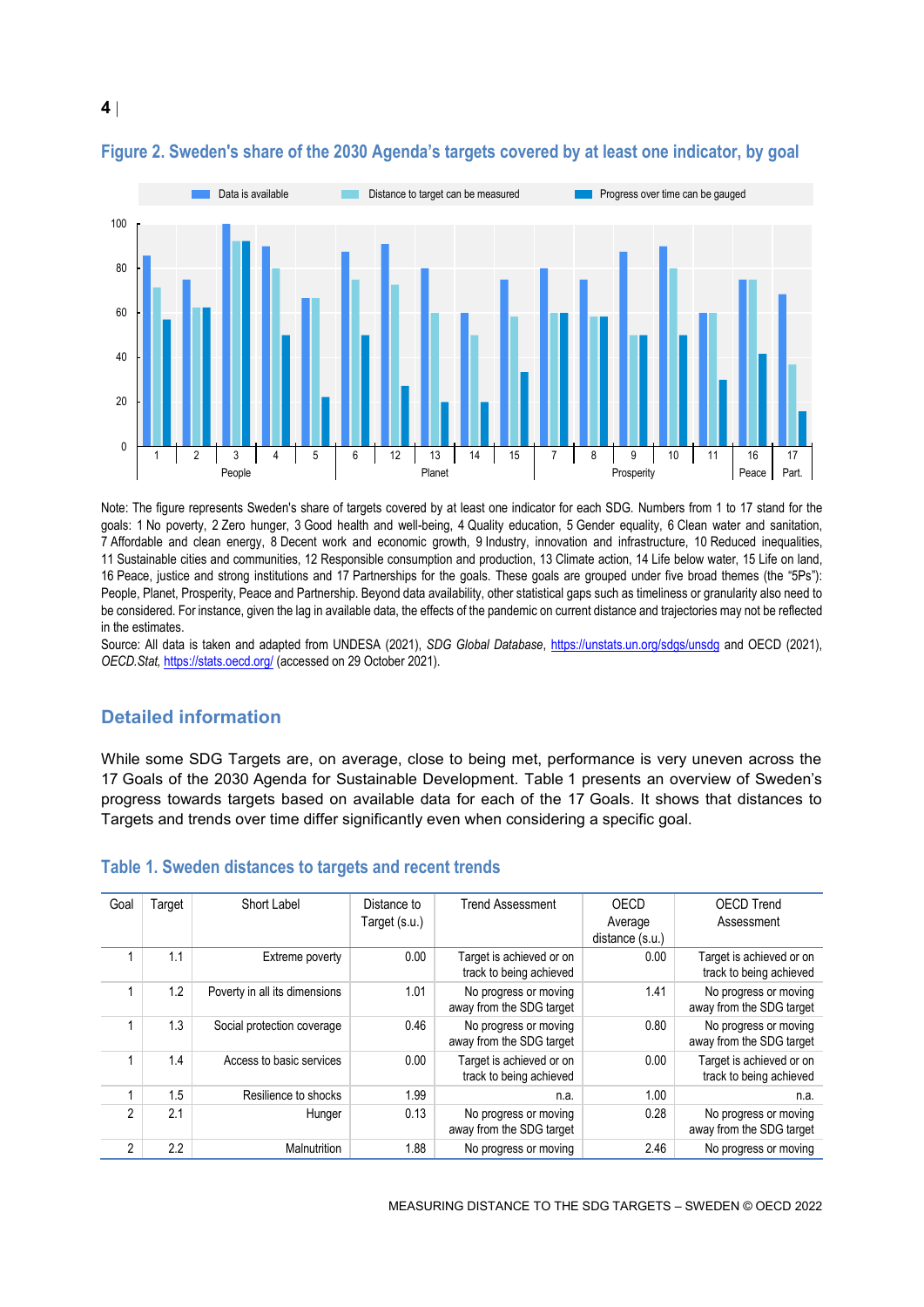| Goal           | Target | Short Label                           | Distance to   | <b>Trend Assessment</b>                                              | OECD            | <b>OECD Trend</b>                                                    |
|----------------|--------|---------------------------------------|---------------|----------------------------------------------------------------------|-----------------|----------------------------------------------------------------------|
|                |        |                                       | Target (s.u.) |                                                                      | Average         | Assessment                                                           |
|                |        |                                       |               |                                                                      | distance (s.u.) |                                                                      |
|                |        |                                       |               | away from the SDG target                                             |                 | away from the SDG target                                             |
| $\overline{2}$ | 2.4    | Sustainable production                | 1.25          | Progress has been made,<br>but is insufficient to meet<br>the target | 1.34            | No progress or moving<br>away from the SDG target                    |
| $\overline{2}$ | 2.5    | Diversity of seeds and<br>livestocks* | 4.49          | No progress or moving<br>away from the SDG target                    | 3.59            | No progress or moving<br>away from the SDG target                    |
| $\overline{2}$ | 2.c    | Food prices anomalies                 | 0.00          | Target is achieved or on<br>track to being achieved                  | 0.00            | Target is achieved or on<br>track to being achieved                  |
| 3              | 3.1    | Maternal mortality                    | 0.00          | Target is achieved or on<br>track to being achieved                  | 0.00            | Target is achieved or on<br>track to being achieved                  |
| 3              | 3.2    | Death of newborns and<br>children     | 0.00          | Target is achieved or on<br>track to being achieved                  | 0.00            | Target is achieved or on<br>track to being achieved                  |
| 3              | 3.3    | Communicable diseases                 | 0.17          | Target is achieved or on<br>track to being achieved                  | 0.56            | Progress has been made,<br>but is insufficient to meet<br>the target |
| 3              | 3.4    | Premature mortality                   | 0.99          | Progress has been made,<br>but is insufficient to meet<br>the target | 1.26            | Progress has been made,<br>but is insufficient to meet<br>the target |
| 3              | 3.5    | Prevention of Substance<br>abuse      | 0.93          | Target is achieved or on<br>track to being achieved                  | 0.63            | Progress has been made,<br>but is insufficient to meet<br>the target |
| 3              | 3.6    | Road traffic accidents*               | 0.00          | Target is achieved or on<br>track to being achieved                  | 0.78            | Progress has been made,<br>but is insufficient to meet<br>the target |
| 3              | 3.7    | Access to sexual health-care          | 0.03          | Target is achieved or on<br>track to being achieved                  | 0.58            | Progress has been made,<br>but is insufficient to meet<br>the target |
| 3              | 3.8    | Health coverage                       | 2.01          | Progress has been made,<br>but is insufficient to meet<br>the target | 1.79            | Progress has been made,<br>but is insufficient to meet<br>the target |
| 3              | 3.9    | Deaths and illness from<br>pollution  | 0.27          | No progress or moving<br>away from the SDG target                    | 0.55            | No progress or moving<br>away from the SDG target                    |
| 3              | 3.a    | Tobacco consumption                   | 2.38          | Progress has been made,<br>but is insufficient to meet<br>the target | 2.65            | Progress has been made,<br>but is insufficient to meet<br>the target |
| 3              | 3.b    | Vaccination                           | 0.10          | Target is achieved or on<br>track to being achieved                  | 0.37            | Target is achieved or on<br>track to being achieved                  |
| 3              | 3.d    | Health emergency<br>preparedness      | 0.47          | Target is achieved or on<br>track to being achieved                  | 1.19            | Target is achieved or on<br>track to being achieved                  |
| 4              | 4.1    | Primary and secondary<br>education    | 0.70          | No progress or moving<br>away from the SDG target                    | 1.17            | No progress or moving<br>away from the SDG target                    |
| 4              | 4.2    | Pre-primary education                 | 0.00          | Target is achieved or on<br>track to being achieved                  | 0.24            | Target is achieved or on<br>track to being achieved                  |
| 4              | 4.3    | Lifelong learning                     | 0.00          | No progress or moving<br>away from the SDG target                    | 1.25            | No progress or moving<br>away from the SDG target                    |
| 4              | 4.4    | Skills for employment                 | 0.86          | No progress or moving<br>away from the SDG target                    | 1.23            | No progress or moving<br>away from the SDG target                    |
| 4              | 4.5    | Disparities in education              | 1.31          | No progress or moving<br>away from the SDG target                    | 1.49            | No progress or moving<br>away from the SDG target                    |
| 4              | 4.6    | Adults' literacy and numeracy         | 0.93          | n.a.                                                                 | 1.57            | n.a.                                                                 |
| 4              | 4.7    | Skills for sustainable<br>development | 0.87          | n.a.                                                                 | 1.04            | n.a.                                                                 |
| 4              | 4.c    | Qualification of teachers             | 0.38          | n.a.                                                                 | 0.60            | n.a.                                                                 |
| 5              | 5.1    | Discrimination against<br>women       | 0.69          | n.a.                                                                 | 1.32            | n.a.                                                                 |
| 5              | 5.2    | Violence against women                | 1.38          | n.a.                                                                 | 0.89            | n.a.                                                                 |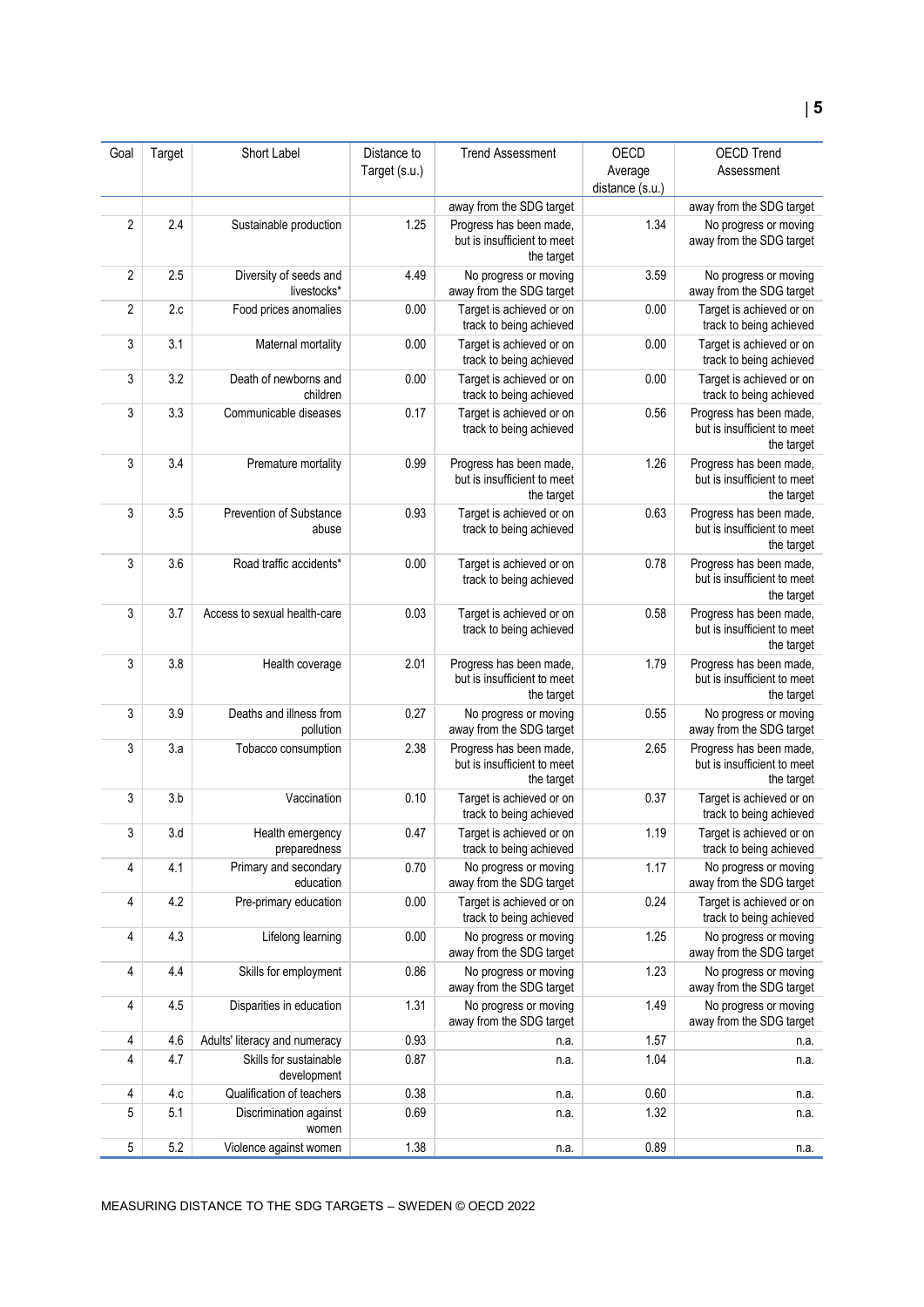| Goal           | Target | Short Label                      | Distance to   | <b>Trend Assessment</b>                                              | OECD                       | <b>OECD Trend</b>                                                    |
|----------------|--------|----------------------------------|---------------|----------------------------------------------------------------------|----------------------------|----------------------------------------------------------------------|
|                |        |                                  | Target (s.u.) |                                                                      | Average<br>distance (s.u.) | Assessment                                                           |
| 5              | 5.3    | Harmful practices                | 0.00          | n.a.                                                                 | 1.37                       | n.a.                                                                 |
| 5              | 5.4    | Unpaid care and domestic<br>work | 0.67          | n.a.                                                                 | 1.79                       | n.a.                                                                 |
| 5              | 5.5    | Women's participation            | 0.71          | No progress or moving<br>away from the SDG target                    | 1.89                       | Progress has been made,<br>but is insufficient to meet<br>the target |
| 5              | 5.b    | Women's empowerment              | 0.00          | Target is achieved or on<br>track to being achieved                  | 0.53                       | Target is achieved or on<br>track to being achieved                  |
| 6              | 6.1    | Access to drinking water         | 0.00          | Target is achieved or on<br>track to being achieved                  | 0.15                       | Target is achieved or on<br>track to being achieved                  |
| 6              | 6.2    | Waste water treatment            | 0.05          | Progress has been made,<br>but is insufficient to meet<br>the target | 0.35                       | Progress has been made,<br>but is insufficient to meet<br>the target |
| 6              | 6.3    | Water quality                    | 0.82          | Progress has been made,<br>but is insufficient to meet<br>the target | 0.68                       | Target is achieved or on<br>track to being achieved                  |
| 6              | 6.4    | Water-use efficiency             | 0.16          | Progress has been made,<br>but is insufficient to meet<br>the target | 0.54                       | Progress has been made,<br>but is insufficient to meet<br>the target |
| 6              | 6.5    | Water resources<br>management    | 0.40          | n.a.                                                                 | 0.98                       | n.a.                                                                 |
| 6              | 6.6    | Water-related ecosystems*        | 2.38          | n.a.                                                                 | 2.18                       | n.a.                                                                 |
| $\overline{7}$ | 7.1    | Access to energy                 | 0.00          | Target is achieved or on<br>track to being achieved                  | 0.00                       | Target is achieved or on<br>track to being achieved                  |
| 7              | 7.2    | Clean energy                     | 0.07          | Progress has been made,<br>but is insufficient to meet<br>the target | 0.62                       | Progress has been made,<br>but is insufficient to meet<br>the target |
| $\overline{7}$ | 7.3    | Energy efficiency                | 1.07          | Progress has been made,<br>but is insufficient to meet<br>the target | 0.98                       | Progress has been made,<br>but is insufficient to meet<br>the target |
| 8              | 8.1    | GDP growth                       | 2.13          | No progress or moving<br>away from the SDG target                    | 1.89                       | No progress or moving<br>away from the SDG target                    |
| 8              | 8.2    | Productivity                     | 2.34          | No progress or moving<br>away from the SDG target                    | 1.77                       | No progress or moving<br>away from the SDG target                    |
| 8              | 8.4    | Material footprint               | 0.65          | No progress or moving<br>away from the SDG target                    | 0.82                       | Progress has been made,<br>but is insufficient to meet<br>the target |
| 8              | 8.5    | Employment                       | 0.69          | No progress or moving<br>away from the SDG target                    | 0.97                       | No progress or moving<br>away from the SDG target                    |
| 8              | 8.6    | <b>NEET</b>                      | 0.66          | No progress or moving<br>away from the SDG target                    | 1.69                       | No progress or moving<br>away from the SDG target                    |
| 8              | 8.8    | Labour rights                    | 0.23          | No progress or moving<br>away from the SDG target                    | 0.80                       | Progress has been made,<br>but is insufficient to meet<br>the target |
| 8              | 8.10   | <b>Financial institutions</b>    | 0.00          | Target is achieved or on<br>track to being achieved                  | 0.45                       | Target is achieved or on<br>track to being achieved                  |
| 9              | 9.2    | Sustainable industry             | 0.93          | No progress or moving<br>away from the SDG target                    | 0.95                       | No progress or moving<br>away from the SDG target                    |
| 9              | 9.4    | Environmental impact             | 0.00          | Target is achieved or on<br>track to being achieved                  | 0.87                       | Progress has been made,<br>but is insufficient to meet<br>the target |
| 9              | 9.5    | Research and development         | 0.00          | No progress or moving<br>away from the SDG target                    | 1.06                       | Progress has been made,<br>but is insufficient to meet<br>the target |
| 9              | 9.c    | ICT                              | $0.00\,$      | Target is achieved or on<br>track to being achieved                  | 0.36                       | Progress has been made,<br>but is insufficient to meet<br>the target |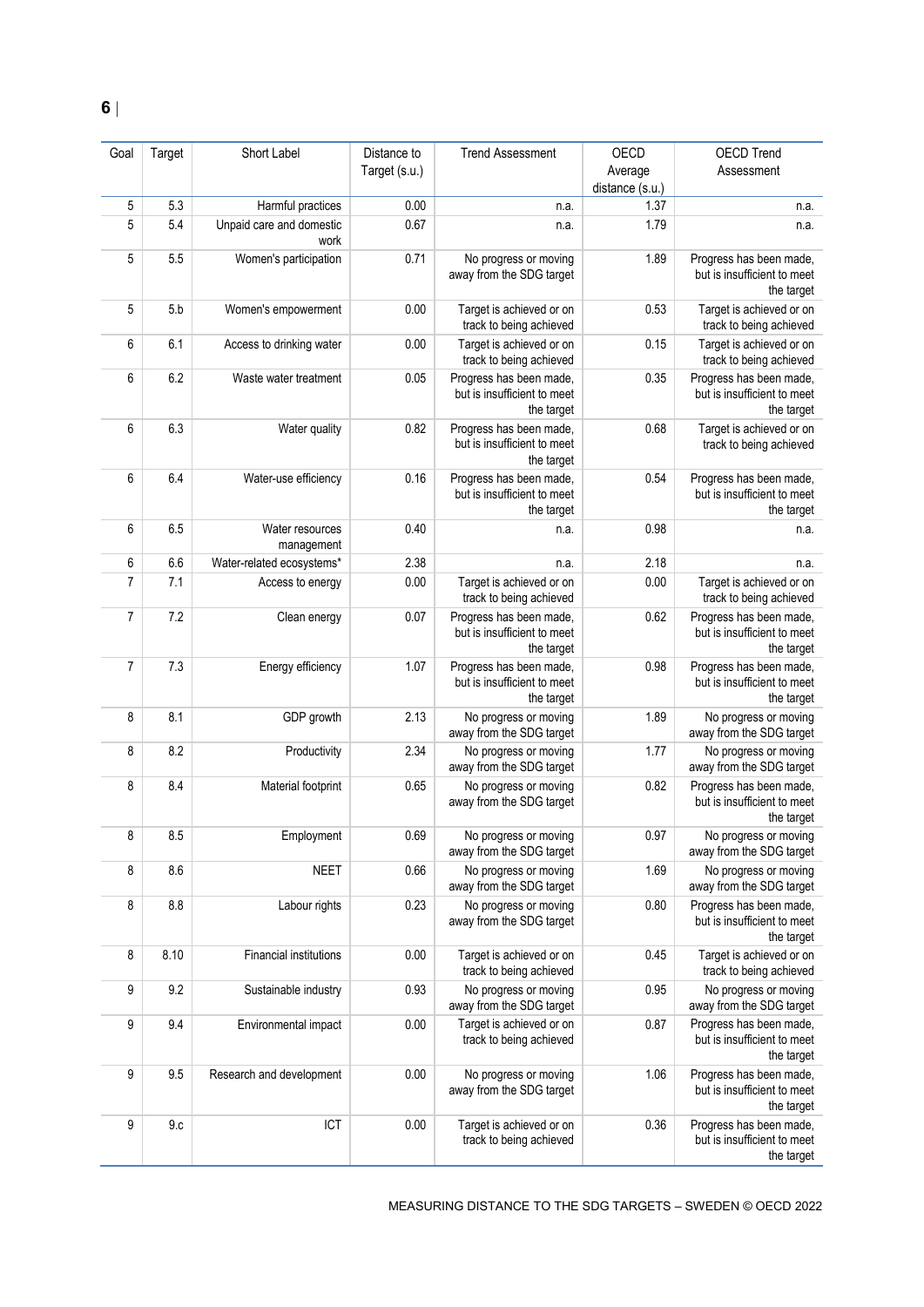| Goal | Target | Short Label                      | Distance to   | <b>Trend Assessment</b>                                | OECD            | <b>OECD Trend</b>                                      |
|------|--------|----------------------------------|---------------|--------------------------------------------------------|-----------------|--------------------------------------------------------|
|      |        |                                  | Target (s.u.) |                                                        | Average         | Assessment                                             |
|      |        |                                  |               |                                                        | distance (s.u.) |                                                        |
| 10   | 10.1   | Income distribution              | 1.49          | n.a.                                                   | 1.23            | No progress or moving<br>away from the SDG target      |
| 10   | 10.2   | Social inclusion                 | 1.01          |                                                        | 1.54            | No progress or moving                                  |
|      |        |                                  |               | No progress or moving<br>away from the SDG target      |                 | away from the SDG target                               |
| 10   | 10.3   | Inequalities of outcome          | 0.64          | Progress has been made,                                | 1.27            | Progress has been made,                                |
|      |        |                                  |               | but is insufficient to meet                            |                 | but is insufficient to meet                            |
|      |        |                                  |               | the target                                             |                 | the target                                             |
| 10   | 10.4   | Redistribution                   | 0.95          | No progress or moving<br>away from the SDG target      | 1.12            | No progress or moving<br>away from the SDG target      |
| 10   | 10.5   | Financial markets                | 0.95          | Target is achieved or on                               | 0.90            | No progress or moving                                  |
|      |        |                                  |               | track to being achieved                                |                 | away from the SDG target                               |
| 10   | 10.7   | Migration                        | 0.00          | n.a.                                                   | 0.69            | n.a.                                                   |
| 10   | 10.a   | Tariff-lines                     | 0.86          | Progress has been made,                                | 0.93            | Progress has been made,                                |
|      |        |                                  |               | but is insufficient to meet                            |                 | but is insufficient to meet                            |
|      |        |                                  |               | the target                                             |                 | the target                                             |
| 10   | 10.c   | Remittances                      | 2.77          | n.a.                                                   | 2.21            | n.a.                                                   |
| 11   | 11.1   | Housing                          | 1.15          | No progress or moving                                  | 0.80            | No progress or moving                                  |
|      | 11.3   |                                  | 1.19          | away from the SDG target                               | 1.19            | away from the SDG target                               |
| 11   |        | Urbanization                     |               | Progress has been made,<br>but is insufficient to meet |                 | Progress has been made,<br>but is insufficient to meet |
|      |        |                                  |               | the target                                             |                 | the target                                             |
| 11   | 11.5   | Impact of disasters              | 1.05          | n.a.                                                   | 1.19            | n.a.                                                   |
| 11   | 11.6   | Environmental impact of          | 0.07          | Progress has been made,                                | 0.49            | Progress has been made,                                |
|      |        | cities                           |               | but is insufficient to meet                            |                 | but is insufficient to meet                            |
|      |        |                                  |               | the target                                             |                 | the target                                             |
| 11   | 11.a   | Urban policies                   | 0.00          | n.a.                                                   | 0.23            | n.a.                                                   |
| 11   | 11.b   | <b>Disaster Risk Reduction</b>   | 2.93          | n.a.                                                   | 0.81            | n.a.                                                   |
| 12   | 12.1   | Sustainable cons. and prod.      | 0.00          | n.a.                                                   | 0.00            | n.a.                                                   |
| 12   | 12.2   | Efficient use of natural         | 0.75          | No progress or moving                                  | 0.87            | Progress has been made,                                |
|      |        | resources                        |               | away from the SDG target                               |                 | but is insufficient to meet                            |
|      |        |                                  |               |                                                        |                 | the target                                             |
| 12   | 12.3   | Food waste                       | 1.17          | n.a.                                                   | 1.36            | n.a.                                                   |
| 12   | 12.4   | Chemical and hazardous<br>waste* | 0.75          | n.a.                                                   | 1.02            | n.a.                                                   |
| 12   | 12.5   | Waste generation                 | 0.29          | Progress has been made,                                | 0.66            | Progress has been made,                                |
|      |        |                                  |               | but is insufficient to meet                            |                 | but is insufficient to meet                            |
|      |        |                                  |               | the target                                             |                 | the target                                             |
| 12   | 12.7   | Public procurement practices     | 0.00          | n.a.                                                   | 0.00            | n.a.                                                   |
| 12   | 12.8   | Education for sustainability     | 0.87          | n.a.                                                   | 1.04            | n.a.                                                   |
| 12   | 12.b   | Tourism sustainability           | 1.12          | No progress or moving                                  | 1.87            | No progress or moving                                  |
|      |        |                                  |               | away from the SDG target                               |                 | away from the SDG target                               |
| 13   | 13.1   | Resilience to climate events     | 2.26          | n.a.                                                   | 0.73            | n.a.                                                   |
| 13   | 13.2   | Greenhouse gas emissions         | 0.03          | Target is achieved or on                               | 1.15            | Progress has been made,                                |
|      |        |                                  |               | track to being achieved                                |                 | but is insufficient to meet                            |
|      |        |                                  |               |                                                        |                 | the target                                             |
| 13   | 13.3   | Education for sustainability     | 0.87          | n.a.                                                   | 1.04            | n.a.                                                   |
| 14   | 14.1   | Marine pollution**               | 2.00          | No progress or moving                                  | 1.84            | Progress has been made,                                |
|      |        |                                  |               | away from the SDG target                               |                 | but is insufficient to meet                            |
|      |        |                                  |               |                                                        |                 | the target                                             |
| 14   | 14.4   | Overfishing and IUU fishing*     | 1.77          | n.a.                                                   | 1.78            | n.a.                                                   |
| 14   | 14.5   | Protected marine areas*          | 0.42          | Progress has been made,<br>but is insufficient to meet | 0.38            | Progress has been made,<br>but is insufficient to meet |
|      |        |                                  |               | the target                                             |                 | the target                                             |
| 14   | 14.6   | Harmful subsidies to             | 0.00          | n.a.                                                   | 0.36            | n.a.                                                   |
|      |        | fisheries*                       |               |                                                        |                 |                                                        |
|      |        |                                  |               |                                                        |                 |                                                        |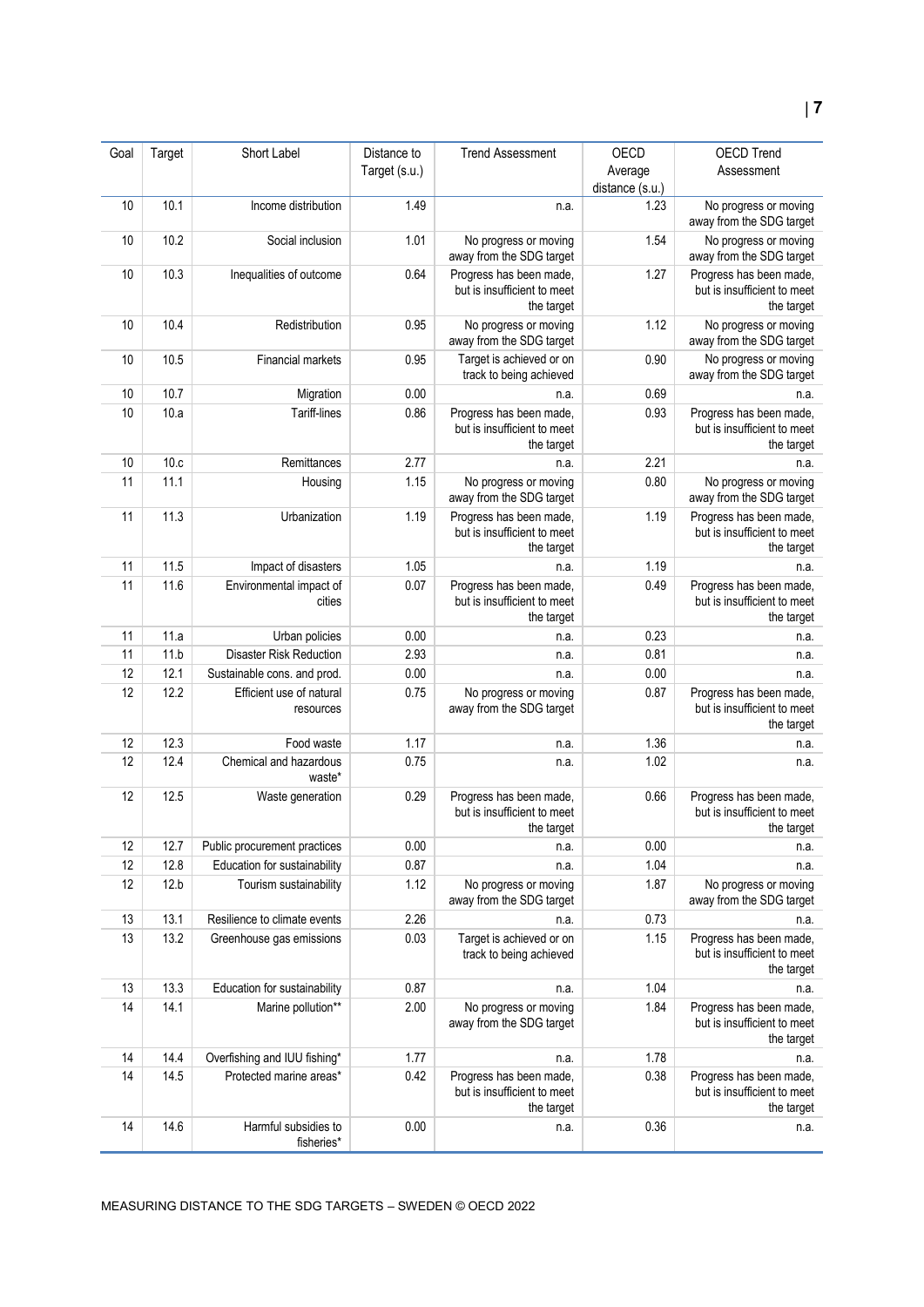| Goal | Target | Short Label                                                             | Distance to<br>Target (s.u.) | <b>Trend Assessment</b>                                              | OECD<br>Average<br>distance (s.u.) | <b>OECD Trend</b><br>Assessment                                      |
|------|--------|-------------------------------------------------------------------------|------------------------------|----------------------------------------------------------------------|------------------------------------|----------------------------------------------------------------------|
| 14   | 14.b   | Small-scale fisheries                                                   | 1.80                         | n.a.                                                                 | 1.64                               | n.a.                                                                 |
| 15   | 15.1   | Ecosystem protection*                                                   | 0.97                         | Progress has been made,<br>but is insufficient to meet<br>the target | 0.74                               | Progress has been made,<br>but is insufficient to meet<br>the target |
| 15   | 15.2   | Sustainable use of forest*                                              | 0.75                         | Target is achieved or on<br>track to being achieved                  | 0.60                               | Target is achieved or on<br>track to being achieved                  |
| 15   | 15.4   | Mountain ecosystems                                                     | 0.65                         | Progress has been made,<br>but is insufficient to meet<br>the target | 0.73                               | Progress has been made,<br>but is insufficient to meet<br>the target |
| 15   | 15.5   | Threatened species*                                                     | 0.08                         | No progress or moving<br>away from the SDG target                    | 1.20                               | No progress or moving<br>away from the SDG target                    |
| 15   | 15.6   | Benefits from genetic<br>resources                                      | 0.00                         | n.a.                                                                 | 0.78                               | n.a.                                                                 |
| 15   | 15.8   | Invasive alien species*                                                 | 0.00                         | n.a.                                                                 | 0.30                               | n.a.                                                                 |
| 15   | 15.9   | National and local planning*                                            | 0.32                         | n.a.                                                                 | 0.54                               | n.a.                                                                 |
| 16   | 16.1   | Violence and related deaths                                             | 0.62                         | Progress has been made,<br>but is insufficient to meet<br>the target | 0.66                               | Progress has been made,<br>but is insufficient to meet<br>the target |
| 16   | 16.2   | Violence against children                                               | 0.00                         | Target is achieved or on<br>track to being achieved                  | 0.65                               | No progress or moving<br>away from the SDG target                    |
| 16   | 16.3   | Rule of law                                                             | 2.11                         | No progress or moving<br>away from the SDG target                    | 2.33                               | No progress or moving<br>away from the SDG target                    |
| 16   | 16.5   | Corruption and bribery                                                  | 0.00                         | n.a.                                                                 | 0.17                               | n.a.                                                                 |
| 16   | 16.6   | Accountable institutions                                                | 1.15                         | Progress has been made,<br>but is insufficient to meet<br>the target | 2.26                               | Progress has been made,<br>but is insufficient to meet<br>the target |
| 16   | 16.7   | Inclusive decision-making                                               | 1.46                         | n.a.                                                                 | 1.85                               | n.a.                                                                 |
| 16   | 16.9   | Legal identity for all                                                  | 0.00                         | n.a.                                                                 | 0.00                               | n.a.                                                                 |
| 16   | 16.10  | Access to information                                                   | 0.00                         | n.a.                                                                 | 0.00                               | n.a.                                                                 |
| 16   | 16.a   | National institutions                                                   | 0.77                         | No progress or moving<br>away from the SDG target                    | 0.54                               | Target is achieved or on<br>track to being achieved                  |
| 17   | 17.2   | Official Development<br>Assistance                                      | 0.00                         | Target is achieved or on<br>track to being achieved                  | 0.94                               | Progress has been made,<br>but is insufficient to meet<br>the target |
| 17   | 17.10  | Multilateral trading system                                             | 0.01                         | Target is achieved or on<br>track to being achieved                  | 0.45                               | Target is achieved or on<br>track to being achieved                  |
| 17   | 17.12  | Market access for least<br>developed countries                          | 0.16                         | No progress or moving<br>away from the SDG target                    | 0.72                               | No progress or moving<br>away from the SDG target                    |
| 17   | 17.15  | National leadership to<br>implement policies for<br>poverty eradication | 2.23                         | n.a.                                                                 | 2.32                               | n.a.                                                                 |
| 17   | 17.16  | Global Partnership for<br>Sustainable Development                       | 0.00                         | n.a.                                                                 | 0.89                               | n.a.                                                                 |
| 17   | 17.18  | Statistical capacity                                                    | 0.00                         | n.a.                                                                 | 0.09                               | n.a.                                                                 |
| 17   | 17.19  | Statistical capacity-building                                           | 0.00                         | n.a.                                                                 | 0.11                               | n.a.                                                                 |

Note: \* refers to targets with a 2020 deadline. \*\* refers to targets with a 2025 deadline. The OECD average is measured as the simple average across OECD countries with available data.

Source: All data is taken and adapted from UNDESA (2021), *SDG Global Database*,<https://unstats.un.org/sdgs/unsdg> and OECD (2021), *OECD.Stat,* <https://stats.oecd.org/> (accessed on 29 October 2021).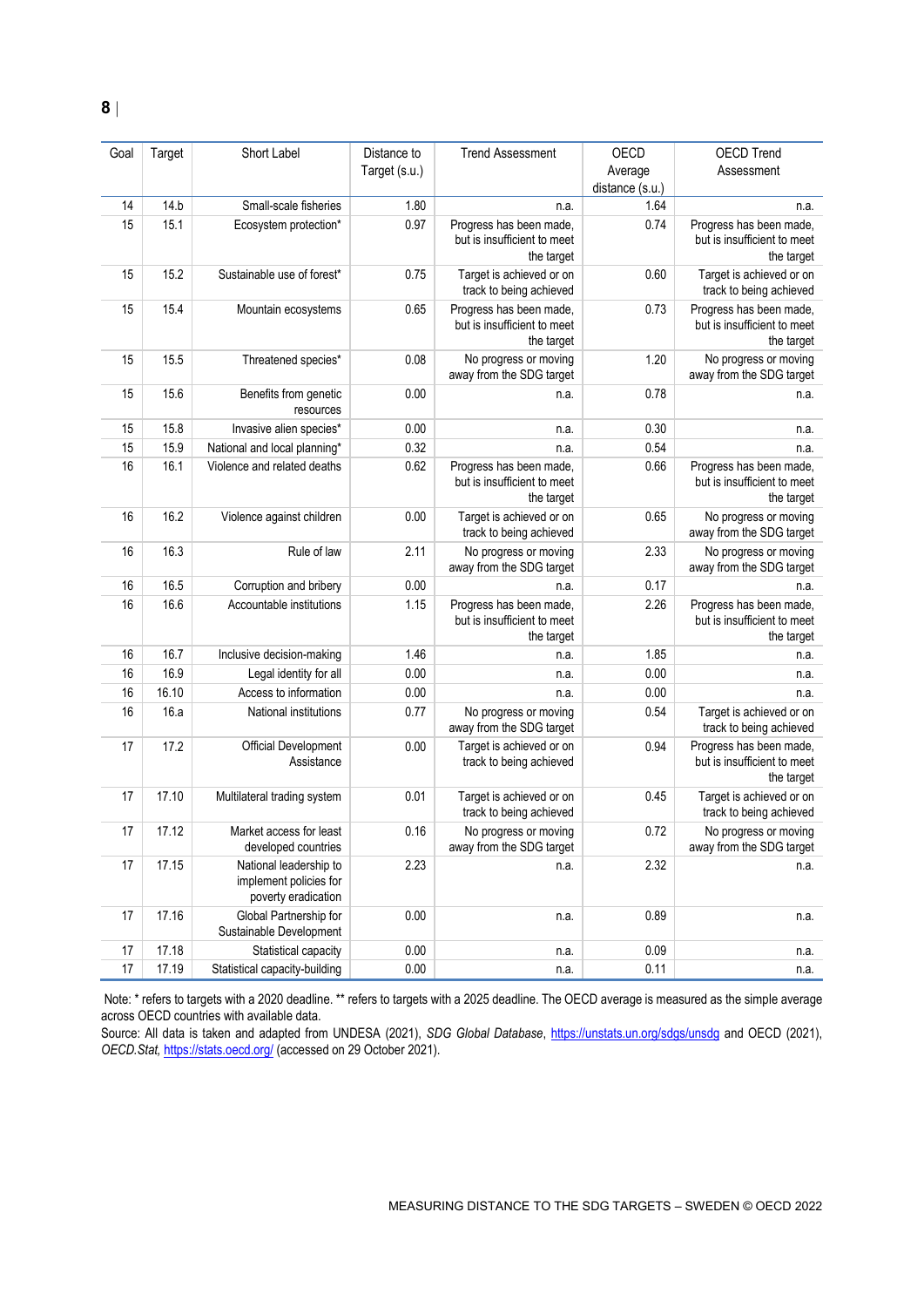## <span id="page-8-0"></span>**How to read this country profile**

The OECD report *The Short and Winding Road to 2030: Measuring Distance to the SDG Targets* evaluates the distance that OECD countries need to travel to meet SDG targets for which data are currently available. It also looks at whether countries have been moving towards or away from these targets, and how likely they are to meet their commitments by 2030, based on an analysis of recent trends and the observed volatility in the different indicators.

As most authors and international organisations, this report adopts a rather simple geometric growth model for assessing the direction and pace of recent changes in the context of the SDGs. Yet, instead of making direct estimates of the value of the indicator by 2030, it models the likelihood of achieving a specific level using Monte Carlo simulations.

While the report provides an overview of where OECD countries, taken as a whole, currently stand, country profiles provide details of the performance and data availability of individual OECD countries.

## *How to read the OECD SDG Wheel?*

Progress on SDGs requires a granular understanding of countries' strengths and weaknesses based on the consideration of the 169 targets of the 2030 Agenda. [Figure](#page-0-0) 1 shows both **current achievements** (in the inner circle; the longer the bar, the smaller the distance remaining to be travelled) **as well as whether OECD countries are on track** (or are at least making progress) to meet their commitments by 2030 (in the outer circle).

The length of each bar shows current level of achievement on each target. As detailed in the Methodological Annex, countries' distance to target is measured as the "standardised difference" between a country's current position and the target end-value. For each indicator, the standardised measurement unit (s.u.) is the standard deviation observed among OECD countries in the reference year (i.e. the year closest to 2015). Therefore, the longer the bar, the shorter the distance still to be travelled to reach the target by 2030. The colours of the bars applied to the various targets refer to the goals they pertain to.

The outer ring shows how OECD countries are performing over time and how likely they are to meet the different targets by 2030 based on the observed trends of the various indicators. It uses stoplight colours to classify the progress towards the target:

- green is used to indicate those countries that (based on the change in the different indicators over a recent period) should meet the target in 2030 just by maintaining their current pace of progress (i.e. more than 75% of (randomised) projections meet the target);
- yellow for those countries whose current pace of progress is insufficient to meet the target by 2030 (i.e. less than 75% of randomised projections meet the target, while the correlation coefficient between the indicator and the year is high and statistically significant, implying that a significant trend could be detected); and
- red for those countries whose recent changes have been stagnating or moving them further away from the target (i.e. less than 75% of randomised projections meet the target and the correlation coefficient between the indicator and the year is low or statistically insignificant, implying that no statistical trend could be identified).

## *How to read the Strength and Challenges sections?*

With the aim of helping its member countries in navigating the 2030 Agenda and in setting their own priorities for action, this report relies on a unique methodology for measuring the distance that OECD countries have to travel to achieve SDG targets. The identification of the main strengths and challenges proposed in this report relies on current performances only: